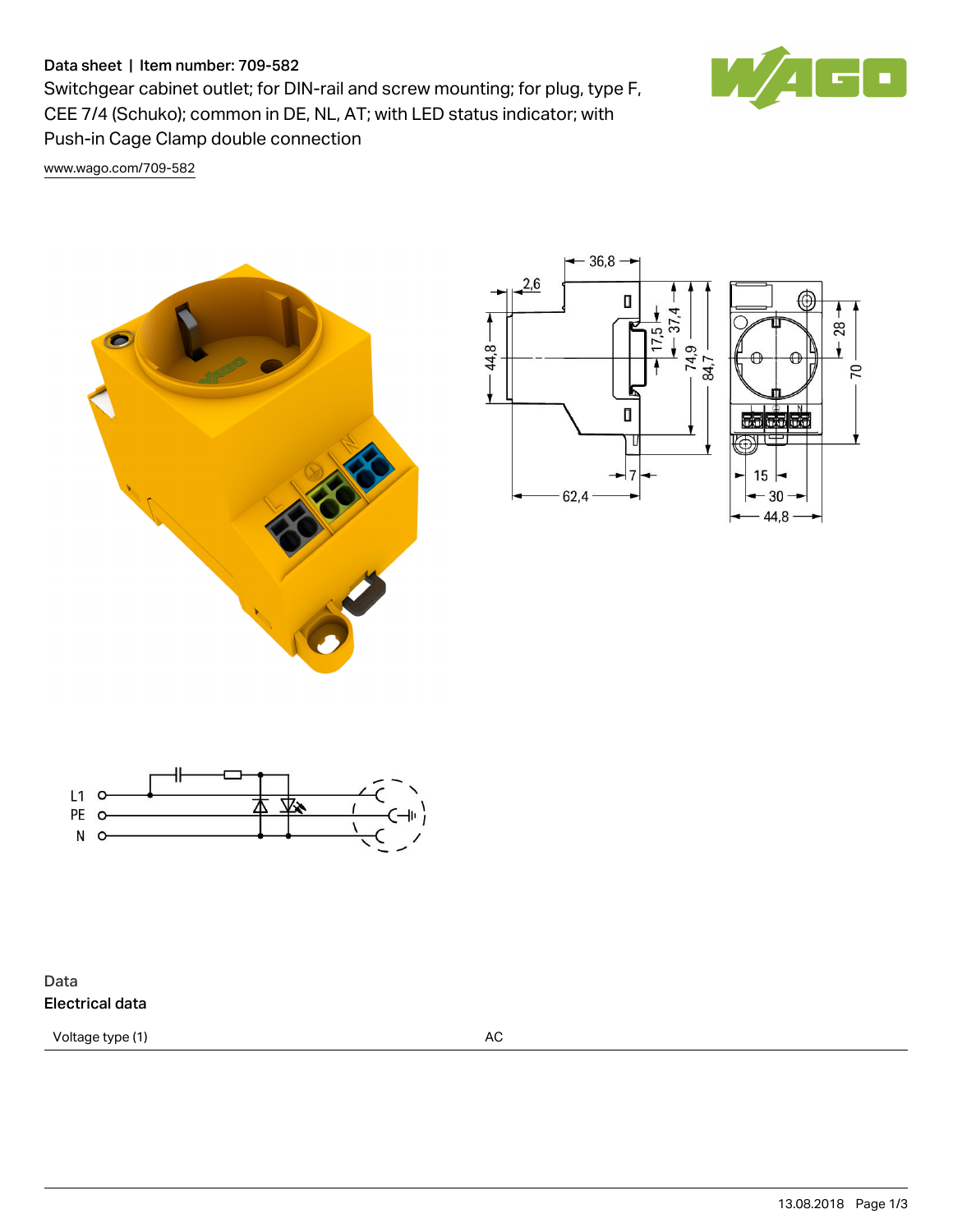

# Ratings per IEC/EN 60664-1

| Rated voltage (III / 3)         | 250 V  |
|---------------------------------|--------|
| Rated impulse voltage (III / 3) | $2$ kV |
| Rated current                   | 16 A   |

#### Connection data

| Connection type (1)             | L, PE, N                               |
|---------------------------------|----------------------------------------|
| Connection technology           | Push-in CAGE CLAMP                     |
| Actuation type                  | Push-in                                |
| Actuation direction (1)         | Operation parallel to conductor entry  |
| Connectable conductor materials | Copper                                 |
| Nominal cross section           | $2.5$ mm <sup>2</sup>                  |
| Solid conductor                 | $0.2$ 2.5 mm <sup>2</sup> / 24  14 AWG |
| Stranded conductor              | $0.2$ 2.5 mm <sup>2</sup> / 24  14 AWG |
| Fine-stranded conductor         | $0.2$ 2.5 mm <sup>2</sup> / 24  14 AWG |
| Strip length                    | $910$ mm / 0.35  0.39 lnch             |
| No. of poles                    | 3                                      |
| Number of connection types      | 3                                      |

## Geometrical Data

| Width                                 | 45 mm / 1.772 in   |
|---------------------------------------|--------------------|
| Height                                | 65 mm / 2.559 in   |
| Height from the surface               | 65 mm / 2.559 in   |
| Height from upper-edge of DIN-35 rail | 59.8 mm / 2.354 in |
| Depth                                 | 84.7 mm / 3.335 in |

#### Mechanical data

| Type of mounting     | Carrier rail 35 x 15 |
|----------------------|----------------------|
| Degree of protection | <b>IP20</b>          |
| Potential marking    | -N                   |